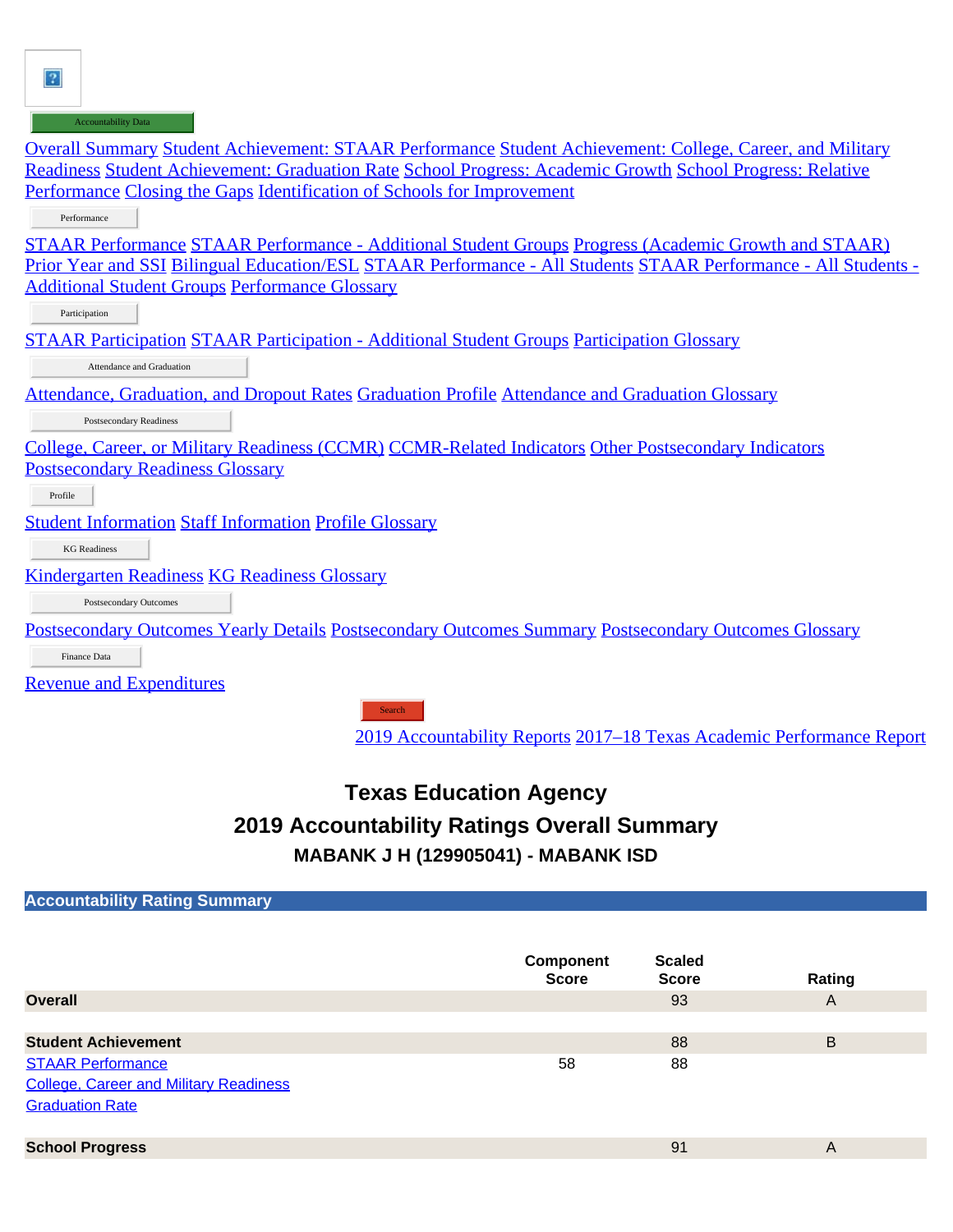| <b>Academic Growth</b><br>Relative Performance (Eco Dis: 62.0%) | 82<br>58 | 91<br>91 |  |
|-----------------------------------------------------------------|----------|----------|--|
| <b>Closing the Gaps</b>                                         | 99       | 99       |  |
|                                                                 |          |          |  |

#### **Identification of Schools for Improvement**

This campus is NOT identified for comprehensive support and improvement, targeted support and improvement, or additional targeted support.

#### **Distinction Designations**

| ELA/Reading                        | Earned            |
|------------------------------------|-------------------|
| Mathematics                        | Earned            |
| Science                            | Earned            |
| Social Studies                     | <b>Not Earned</b> |
| <b>Comparative Academic Growth</b> | Earned            |
| <b>Postsecondary Readiness</b>     | Earned            |
| Comparative Closing the Gaps       | Earned            |

Texas Education Agency | Governance and Accountability | Performance Reporting

August 2019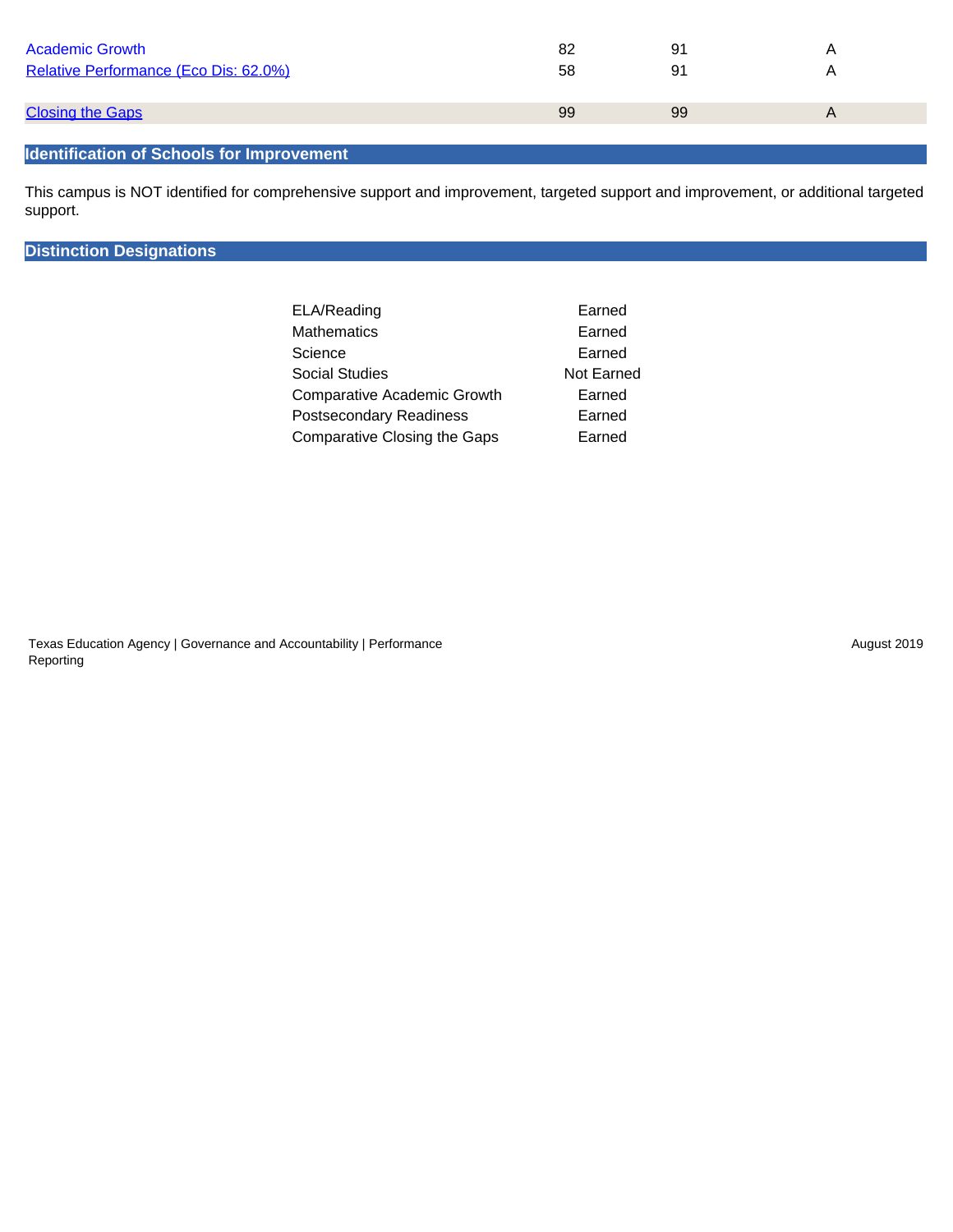#### **TEXAS EDUCATION AGENCY 2019 Distinction Designation Summary Academic Achievement in English Language Arts/Reading MABANK J H (129905041) - MABANK ISD Campus Type: Middle School**

|                                                         | <b>Indicator</b> |                |
|---------------------------------------------------------|------------------|----------------|
| <b>Indicator</b>                                        | <b>Score</b>     | Quartile       |
| Attendance Rate                                         | 96.3%            | Q1             |
| Accelerated Student Progress in ELA/Reading             | 34.0%            | Q1             |
| Grade 3 Reading Performance (Masters Grade Level)       |                  |                |
| Grade 4 Reading Performance (Masters Grade Level)       |                  |                |
| Grade 4 Writing Performance (Masters Grade Level)       |                  |                |
| Grade 5 Reading Performance (Masters Grade Level)       |                  |                |
| Grade 6 Reading Performance (Masters Grade Level)       |                  |                |
| Grade 7 Reading Performance (Masters Grade Level)       | 38.0%            | Q <sub>1</sub> |
| Grade 7 Writing Performance (Masters Grade Level)       | 16.0%            | Q1             |
| Grade 8 Reading Performance (Masters Grade Level)       | 25.0%            | Q <sub>2</sub> |
| English I Performance (Masters Grade Level)             |                  |                |
| English II Performance (Masters Grade Level)            |                  |                |
| AP/IB Examination Participation: ELA                    |                  |                |
| AP/IB Examination Results (Examinees >= Criterion): ELA |                  |                |
| <b>SAT/ACT Participation</b>                            |                  |                |
| Average SAT Score: Reading and Writing                  |                  |                |
| Average ACT Score: ELA                                  |                  |                |
| Advanced/Dual-Credit Completion: ELA/Reading (9-12)     |                  |                |
| <b>Total Indicators for ELA/Reading</b>                 |                  | 4 of 5         |

Distinction Campus Outcome: 4 of 5 eligible indicators in Q1 (Top Quartile)

4 of  $5 = 80%$ 

Distinction Target: Middle School = 50% or higher

## **DISTINCTION EARNED**

Blank values for an indicator score occur if the indicator is not applicable to that campus or does not meet the minimum size of 10 students.

Blank values for a quartile occur if there are fewer than 20 campuses in the campus comparison group with data for each qualifying indicator.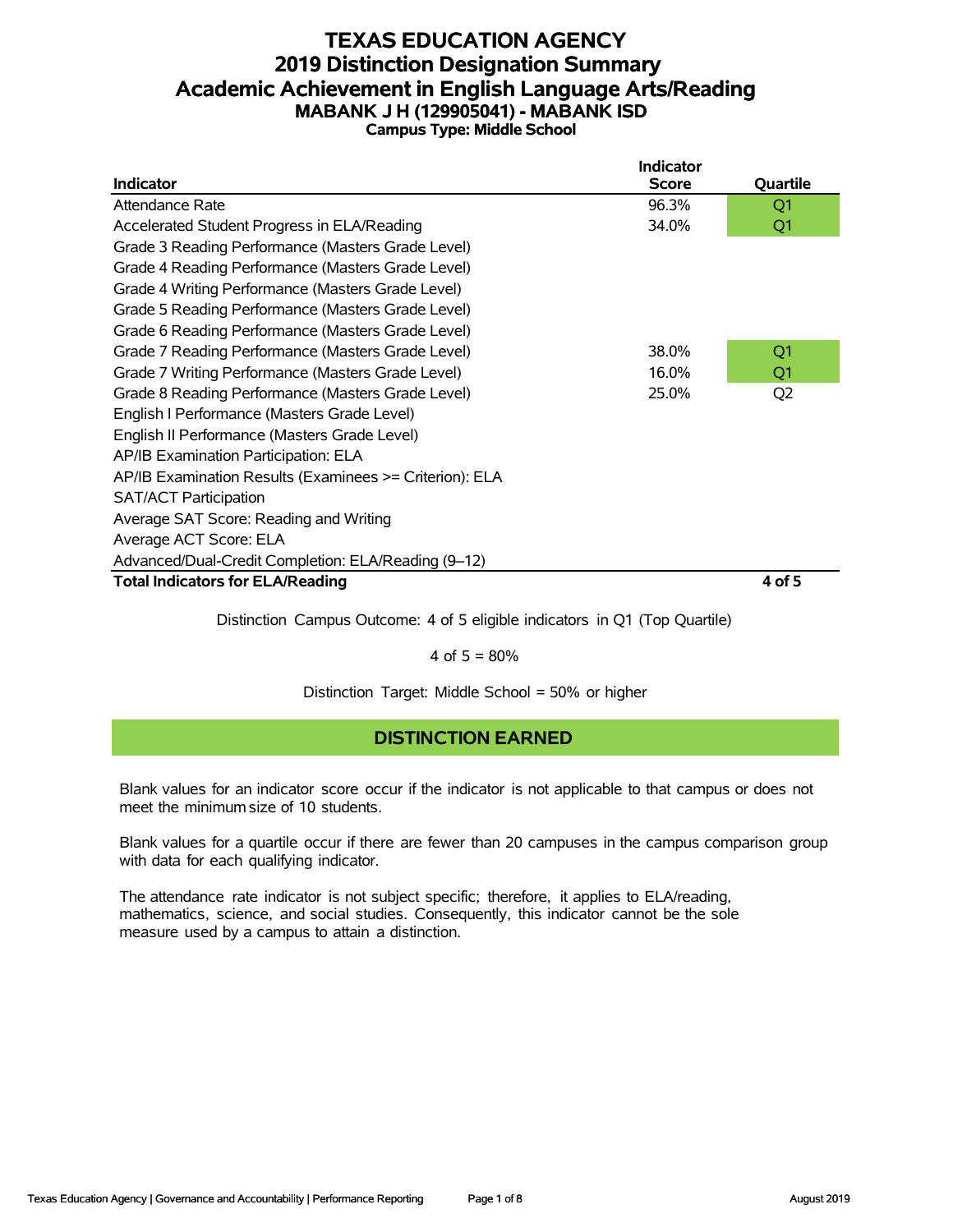#### **TEXAS EDUCATION AGENCY 2019 Distinction Designation Summary Academic Achievement in Mathematics MABANK J H (129905041) - MABANK ISD Campus Type: Middle School**

|                                                                 | <b>Indicator</b> |                |
|-----------------------------------------------------------------|------------------|----------------|
| <b>Indicator</b>                                                | <b>Score</b>     | Quartile       |
| Attendance Rate                                                 | 96.3%            | Q1             |
| Accelerated Student Progress in Mathematics                     | 29.0%            | Q1             |
| Grade 3 Mathematics Performance (Masters Grade Level)           |                  |                |
| Grade 4 Mathematics Performance (Masters Grade Level)           |                  |                |
| Grade 5 Mathematics Performance (Masters Grade Level)           |                  |                |
| Grade 6 Mathematics Performance (Masters Grade Level)           |                  |                |
| Grade 7 Mathematics Performance (Masters Grade Level)           | 16.0%            | Q1             |
| Grade 8 Mathematics Performance (Masters Grade Level)           | 38.0%            | Q1             |
| Algebra I by Grade 8 - Participation                            | 30.0%            | Q1             |
| Algebra I Performance (Masters Grade Level)                     | 92.0%            | Q <sub>2</sub> |
| AP/IB Examination Participation: Mathematics                    |                  |                |
| AP/IB Examination Results (Examinees >= Criterion): Mathematics |                  |                |
| <b>SAT/ACT Participation</b>                                    |                  |                |
| Average SAT Score: Mathematics                                  |                  |                |
| Average ACT Score: Mathematics                                  |                  |                |
| Advanced/Dual-Credit Completion: Mathematics (9-12)             |                  |                |
| <b>Total Indicators for Mathematics</b>                         |                  | $5$ of 6       |

Distinction Campus Outcome: 5 of 6 eligible indicators in Q1 (Top Quartile)

5 of  $6 = 83%$ 

Distinction Target: Middle School = 50% or higher

## **DISTINCTION EARNED**

Blank values for an indicator score occur if the indicator is not applicable to that campus or does not meet the minimum size of 10 students.

Blank values for a quartile occur if there are fewer than 20 campuses in the campus comparison group with data for each qualifying indicator.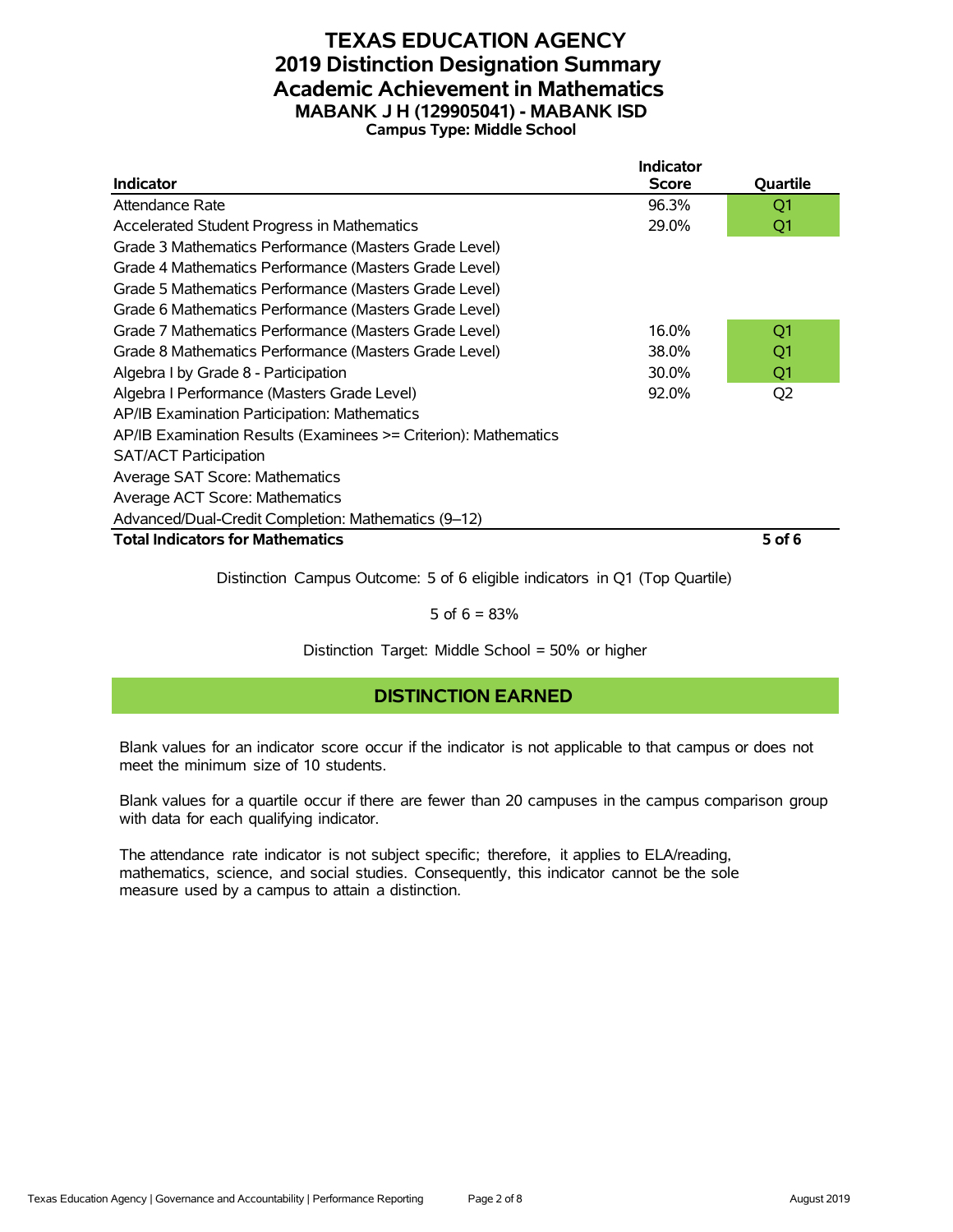#### **TEXAS EDUCATION AGENCY 2019 Distinction Designation Summary Academic Achievement in Science MABANK J H (129905041) - MABANK ISD Campus Type: Middle School**

|                                                             | <b>Indicator</b> |            |
|-------------------------------------------------------------|------------------|------------|
| Indicator                                                   | <b>Score</b>     | Quartile   |
| Attendance Rate                                             | 96.3%            | Q1         |
| Grade 5 Science Performance (Masters Grade Level)           |                  |            |
| Grade 8 Science Performance (Masters Grade Level)           | 31.0%            | Q1         |
| EOC Biology Performance (Masters Grade Level)               |                  |            |
| AP/IB Examination Participation: Science                    |                  |            |
| AP/IB Examination Results (Examinees >= Criterion): Science |                  |            |
| Average ACT Score: Science                                  |                  |            |
| Advanced/Dual-Credit Completion: Science (9-12)             |                  |            |
| <b>Total Indicators for Science</b>                         |                  | $2$ of $2$ |

Distinction Campus Outcome: 2 of 2 eligible indicators in Q1 (Top Quartile)

2 of  $2 = 100%$ 

Distinction Target: Middle School = 50% or higher

#### **DISTINCTION EARNED**

Blank values for an indicator score occur if the indicator is not applicable to that campus or does not meet the minimum size of 10 students.

Blank values for a quartile occur if there are fewer than 20 campuses in the campus comparison group with data for each qualifying indicator.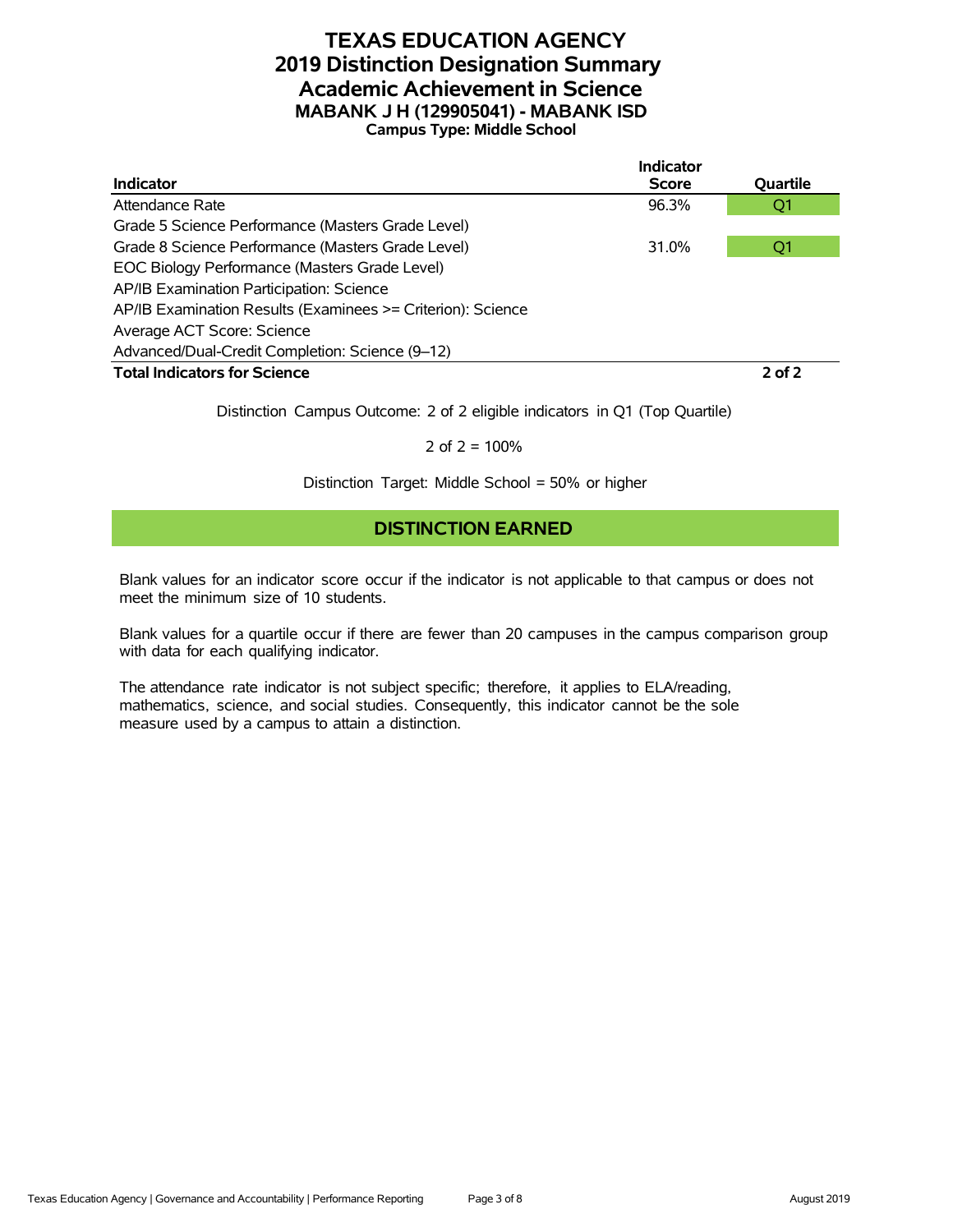#### **TEXAS EDUCATION AGENCY 2019 Distinction Designation Summary Academic Achievement in Social Studies MABANK J H (129905041) - MABANK ISD Campus Type: Middle School**

|                                                                    | <b>Indicator</b> |          |
|--------------------------------------------------------------------|------------------|----------|
| <b>Indicator</b>                                                   | <b>Score</b>     | Quartile |
| Attendance Rate                                                    | 96.3%            | O1       |
| Grade 8 Social Studies Performance (Masters Grade Level)           | 15.0%            | Q2       |
| EOC U.S. History Performance (Masters Grade Level)                 |                  |          |
| AP/IB Examination Participation: Social Studies                    |                  |          |
| AP/IB Examination Results (Examinees >= Criterion): Social Studies |                  |          |
| Advanced/Dual-Credit Completion: Social Studies (9-12)             |                  |          |
| <b>Total Indicators for Social Studies</b>                         |                  | $1$ of 2 |
|                                                                    |                  |          |

Distinction Campus Outcome: 1 of 2 eligible indicators in Q1 (Top Quartile)

1 of  $2 = 50%$ 

Distinction Target: Middle School = 50% or higher

#### **NO DISTINCTION EARNED**

Blank values for an indicator score occur if the indicator is not applicable to that campus or does not meet the minimum size of 10 students.

Blank values for a quartile occur if there are fewer than 20 campuses in the campus comparison group with data for each qualifying indicator.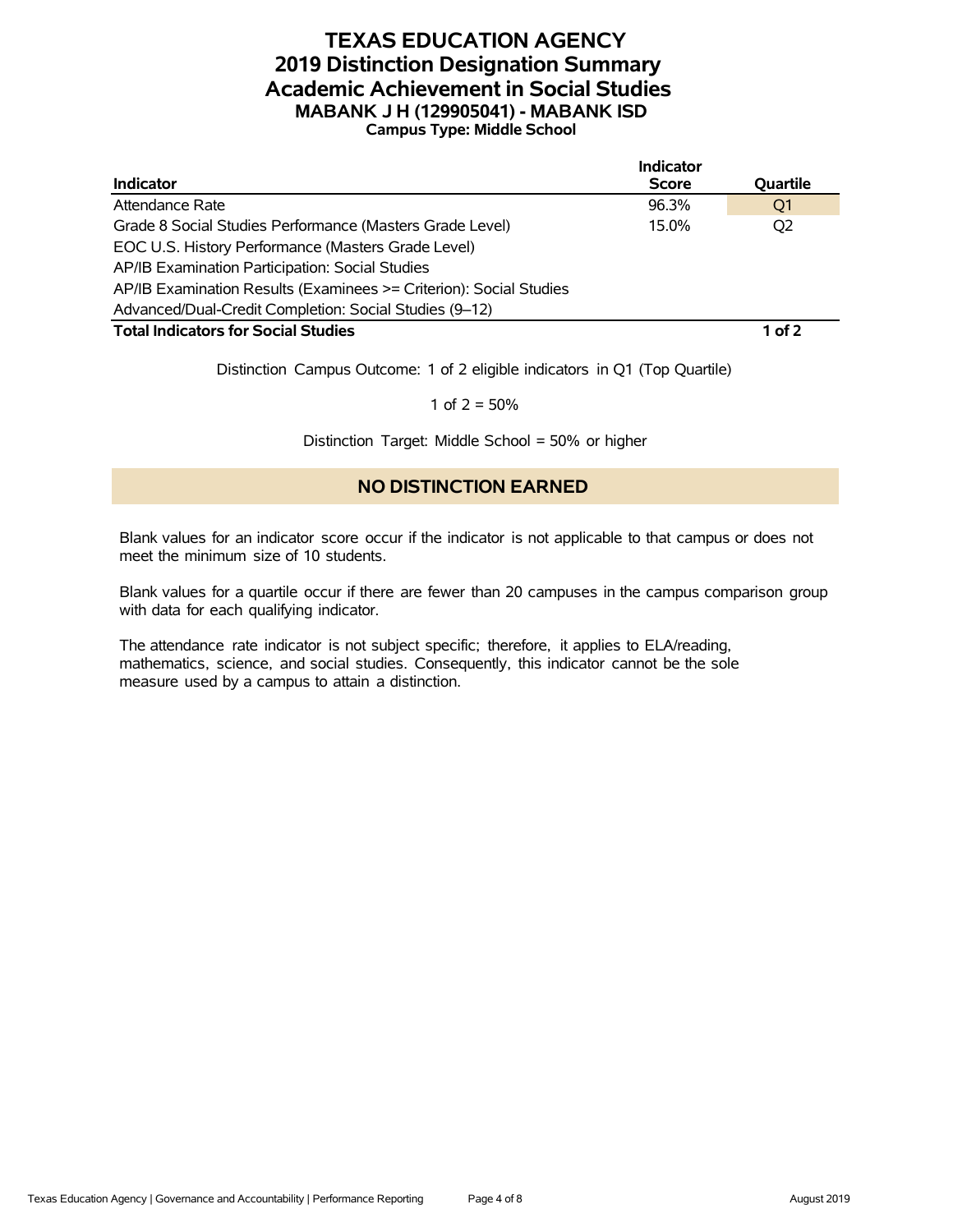#### **TEXAS EDUCATION AGENCY 2019 Distinction Designation Summary Top 25 Percent: Comparative Academic Growth (AG) MABANK J H (129905041) - MABANK ISD Campus Type: Middle School**

|                                                |                        | AG            |
|------------------------------------------------|------------------------|---------------|
|                                                |                        | <b>Scaled</b> |
| <b>Campus Name</b>                             | <b>District Name</b>   | <b>Score</b>  |
| <b>MABANK J H (129905041)</b>                  | <b>MABANK ISD</b>      | 91            |
| 1 ALVARADO J H (126901041)                     | ALVARADO ISD           | 89            |
| 2 BORGER MIDDLE (117901041)                    | <b>BORGER ISD</b>      | 88            |
| 3 BROWNSBORO J H (107902041)                   | <b>BROWNSBORO ISD</b>  | 88            |
| 4 BROWNWOOD MIDDLE (025902041)                 | BROWNWOOD ISD          | 86            |
| 5 LIFE MIDDLE WAXAHACHIE (057807041)           | LIFE SCHOOL            | 86            |
| 6 PARIS J H (139909042)                        | PARIS ISD              | 85            |
| 7 R D MCADAMS J H (084901041)                  | <b>DICKINSON ISD</b>   | 85            |
| 8 SPRINGTOWN MIDDLE (184902041)                | SPRINGTOWN ISD         | 85            |
| 9 GODLEY MIDDLE (126911041)                    | <b>GODLEY ISD</b>      | 84            |
| 10 PETERSON MIDDLE (133903041)                 | <b>KERRVILLE ISD</b>   | 84            |
| 11 VIDOR J H (181907041)                       | <b>VIDOR ISD</b>       | 84            |
| 12 HUNTINGTON MIDDLE (003904041)               | <b>HUNTINGTON ISD</b>  | 83            |
| 13 WILLS POINT J H (234907042)                 | <b>WILLS POINT ISD</b> | 83            |
| 14 CARTHAGE J H (183902042)                    | <b>CARTHAGE ISD</b>    | 81            |
| 15 HENRY SCOTT MIDDLE (091903041)              | <b>DENISON ISD</b>     | 81            |
| 16 VAN J H (234906041)                         | <b>VAN ISD</b>         | 80            |
| 17 GROESBECK MIDDLE (147902042)                | <b>GROESBECK ISD</b>   | 79            |
| 18 LILLION E LUEHRS J H (178902041)            | <b>BISHOP CISD</b>     | 79            |
| 19 RUSK J H (037907041)                        | RUSK ISD               | 77            |
| 20 APOLLO J H (057916050)                      | <b>RICHARDSON ISD</b>  | 75            |
| 21 LA PORTE J H (101916041)                    | LA PORTE ISD           | 75            |
| 22 MINEOLA MIDDLE (250903041)                  | <b>MINEOLA ISD</b>     | 75            |
| 23 BIG SPRING J H (114901043)                  | <b>BIG SPRING ISD</b>  | 74            |
| 24 LLANO J H (150901041)                       | <b>LLANO ISD</b>       | 74            |
| 25 LOMAX J H (101916043)                       | LA PORTE ISD           | 74            |
| 26 MEDINA VALLEY MIDDLE (163908042)            | MEDINA VALLEY ISD      | 70            |
| 27 RAINS J H (190903041)                       | <b>RAINS ISD</b>       | 70            |
| 28 WEST BRAZOS J H (020907042)                 | COLUMBIA-BRAZORIA ISD  | 70            |
| 29 CUERO J H (062901041)                       | <b>CUERO ISD</b>       | 69            |
| 30 LEVELLAND MIDDLE (110902041)                | <b>LEVELLAND ISD</b>   | 69            |
| 31 SANTO FORTE J H (220915042)                 | <b>AZLE ISD</b>        | 69            |
| 32 SMITHVILLE J H (011904041)                  | SMITHVILLE ISD         | 69            |
| 33 E MERLE SMITH MIDDLE (205906041)            | SINTON ISD             | 63            |
| 34 ATLANTA MIDDLE (034901042)                  | <b>ATLANTA ISD</b>     | 60            |
| 35 DEVINE MIDDLE (163901041)                   | <b>DEVINE ISD</b>      | 60            |
| 36 EDWARDS-JOHNSON MEMORIAL MIDDLE (100904041) | SILSBEE ISD            | 60            |
| 37 ORANGE GROVE J H (125903041)                | ORANGE GROVE ISD       | 59            |
| 38 COMMERCE MIDDLE (116903043)                 | <b>COMMERCE ISD</b>    | 56            |
| 39 VERNON MIDDLE (244903041)                   | <b>VERNON ISD</b>      | 56            |
| 40 SWEETWATER MIDDLE (177902041)               | <b>SWEETWATER ISD</b>  | 53            |

Top 25 Percent: Comparative Academic Growth Target = Academic Growth Scaled Score of 84

#### **DISTINCTION EARNED**

Blank values for an Academic Growth Scaled Score occur if the indicator is not applicable to that campus or does not meet the minimum size of 10.

Where Academic Growth Scaled Scores are identical, the campuses are listed alphabetically by campus name.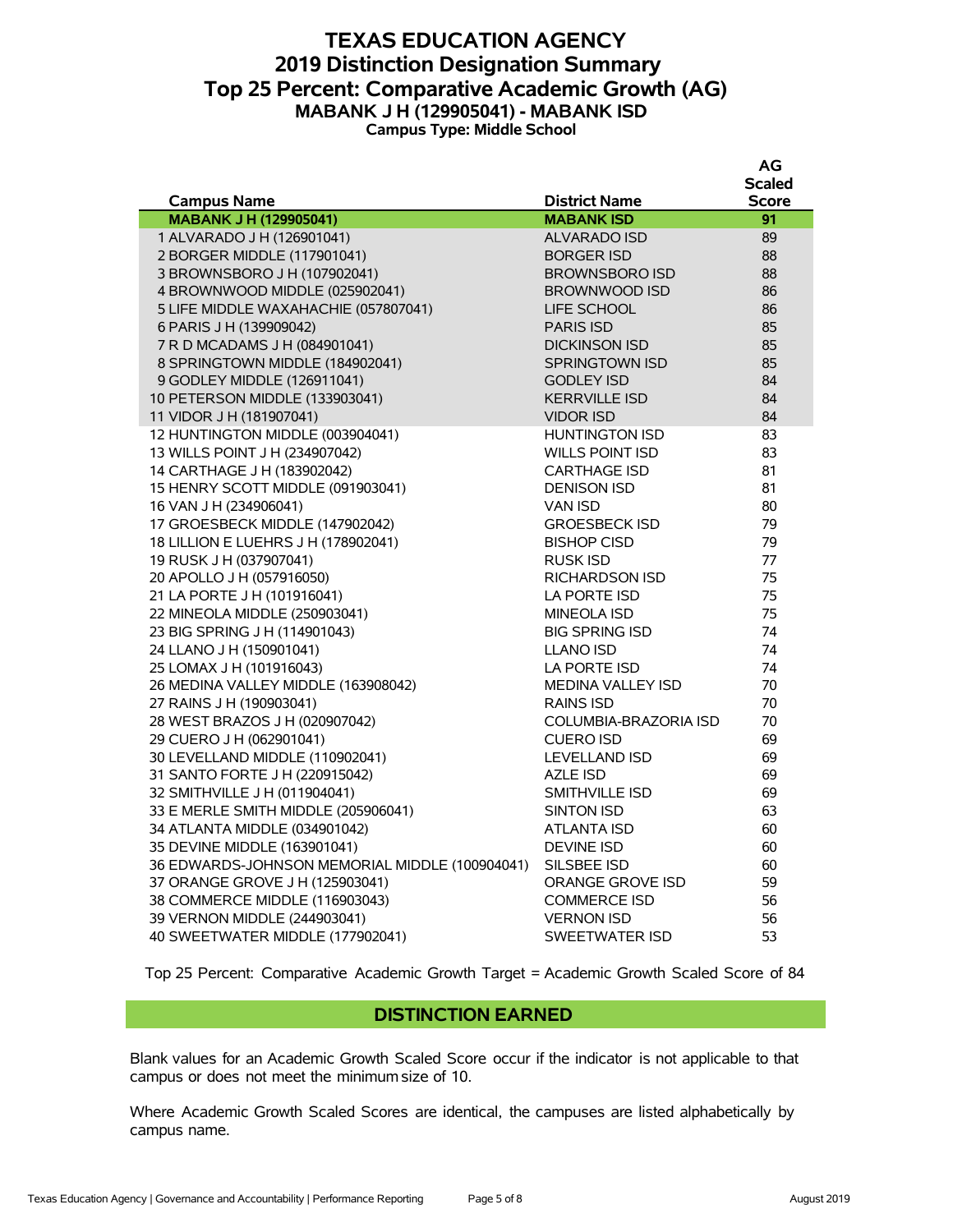#### **TEXAS EDUCATION AGENCY 2019 Distinction Designation Summary Top 25 Percent: Comparative Closing the Gaps (CTG) MABANK J H (129905041) - MABANK ISD Campus Type: Middle School**

|                                                |                          | <b>CTG</b>    |
|------------------------------------------------|--------------------------|---------------|
|                                                |                          | <b>Scaled</b> |
| <b>Campus Name</b>                             | <b>District Name</b>     | <b>Score</b>  |
| <b>MABANK J H (129905041)</b>                  | <b>MABANK ISD</b>        | 99            |
| 1 BROWNSBORO J H (107902041)                   | <b>BROWNSBORO ISD</b>    | 95            |
| 2 HUNTINGTON MIDDLE (003904041)                | <b>HUNTINGTON ISD</b>    | 89            |
| 3 LILLION E LUEHRS J H (178902041)             | <b>BISHOP CISD</b>       | 87            |
| 4 PARIS J H (139909042)                        | <b>PARIS ISD</b>         | 87            |
| 5 BORGER MIDDLE (117901041)                    | <b>BORGER ISD</b>        | 85            |
| 6 LIFE MIDDLE WAXAHACHIE (057807041)           | LIFE SCHOOL              | 85            |
| 7 R D MCADAMS J H (084901041)                  | <b>DICKINSON ISD</b>     | 84            |
| 8 ALVARADO J H (126901041)                     | ALVARADO ISD             | 82            |
| 9 HENRY SCOTT MIDDLE (091903041)               | <b>DENISON ISD</b>       | 82            |
| 10 PETERSON MIDDLE (133903041)                 | <b>KERRVILLE ISD</b>     | 82            |
| 11 RUSK J H (037907041)                        | <b>RUSK ISD</b>          | 82            |
| 12 SPRINGTOWN MIDDLE (184902041)               | SPRINGTOWN ISD           | 82            |
| 13 WILLS POINT J H (234907042)                 | <b>WILLS POINT ISD</b>   | 82            |
| 14 BROWNWOOD MIDDLE (025902041)                | <b>BROWNWOOD ISD</b>     | 80            |
| 15 VIDOR J H (181907041)                       | <b>VIDOR ISD</b>         | 80            |
| 16 APOLLO J H (057916050)                      | <b>RICHARDSON ISD</b>    | 78            |
| 17 GODLEY MIDDLE (126911041)                   | <b>GODLEY ISD</b>        | 78            |
| 18 SANTO FORTE J H (220915042)                 | <b>AZLE ISD</b>          | 78            |
| 19 CARTHAGE J H (183902042)                    | <b>CARTHAGE ISD</b>      | 77            |
| 20 LLANO J H (150901041)                       | <b>LLANO ISD</b>         | 77            |
| 21 LOMAX J H (101916043)                       | LA PORTE ISD             | 76            |
| 22 MINEOLA MIDDLE (250903041)                  | <b>MINEOLA ISD</b>       | 76            |
| 23 CUERO J H (062901041)                       | <b>CUERO ISD</b>         | 75            |
| 24 VAN J H (234906041)                         | <b>VAN ISD</b>           | 75            |
| 25 LA PORTE J H (101916041)                    | LA PORTE ISD             | 74            |
| 26 GROESBECK MIDDLE (147902042)                | <b>GROESBECK ISD</b>     | 73            |
| 27 BIG SPRING J H (114901043)                  | <b>BIG SPRING ISD</b>    | 72            |
| 28 EDWARDS-JOHNSON MEMORIAL MIDDLE (100904041) | SILSBEE ISD              | 72            |
| 29 MEDINA VALLEY MIDDLE (163908042)            | <b>MEDINA VALLEY ISD</b> | 72            |
| 30 ATLANTA MIDDLE (034901042)                  | <b>ATLANTA ISD</b>       | 71            |
| 31 RAINS J H (190903041)                       | <b>RAINS ISD</b>         | 71            |
| 32 SMITHVILLE J H (011904041)                  | SMITHVILLE ISD           | 71            |
| 33 WEST BRAZOS J H (020907042)                 | COLUMBIA-BRAZORIA ISD    | 70            |
| 34 LEVELLAND MIDDLE (110902041)                | <b>LEVELLAND ISD</b>     | 66            |
| 35 E MERLE SMITH MIDDLE (205906041)            | <b>SINTON ISD</b>        | 63            |
| 36 DEVINE MIDDLE (163901041)                   | <b>DEVINE ISD</b>        | 62            |
| 37 VERNON MIDDLE (244903041)                   | <b>VERNON ISD</b>        | 61            |
| 38 ORANGE GROVE J H (125903041)                | ORANGE GROVE ISD         | 50            |
| 39 COMMERCE MIDDLE (116903043)                 | <b>COMMERCE ISD</b>      | 30            |
| 40 SWEETWATER MIDDLE (177902041)               | <b>SWEETWATER ISD</b>    | 30            |

Top 25 Percent: Comparative Closing the Gaps Target = Closing the Gaps Scaled Score of 82

#### **DISTINCTION EARNED**

Blank values for a Closing the Gaps Scaled Score occur if the indicator is not applicable to that campus or does not meet the minimum size of 10.

Where Closing the Gaps Scaled Scores are identical, the campuses are listed alphabetically by campus name.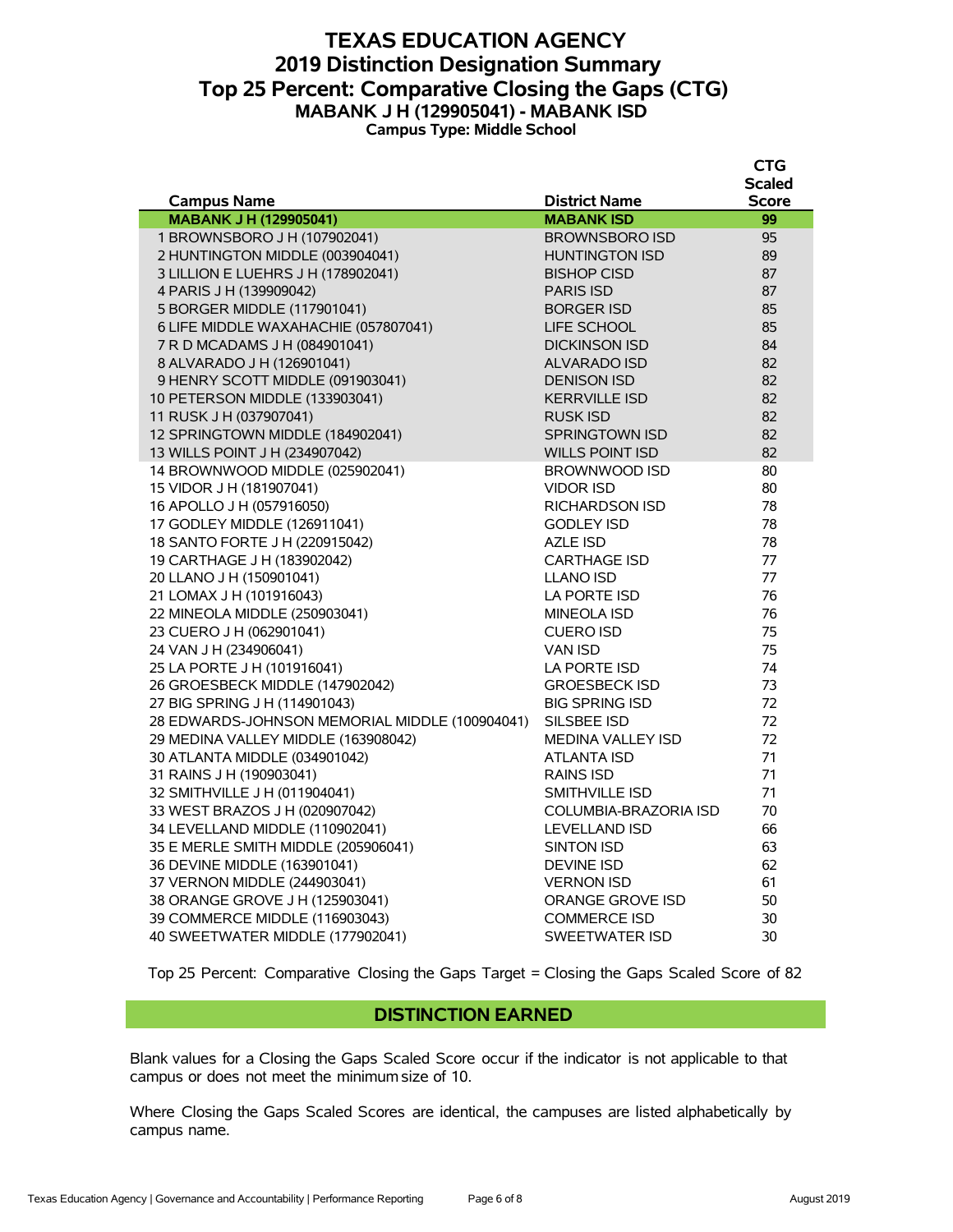#### **TEXAS EDUCATION AGENCY 2019 Distinction Designation Summary Postsecondary Readiness MABANK J H (129905041) - MABANK ISD Campus Type: Middle School**

|                                                                                           | Indicator    |                 |
|-------------------------------------------------------------------------------------------|--------------|-----------------|
| <b>Indicator</b>                                                                          | <b>Score</b> | <b>Ouartile</b> |
| Pct of STAAR Results at Meets Grade Level or Above (All Subjects)                         | 58.0%        | O1              |
| Pct of Grade 3–8 Results at Meets Grade Level or Above in Both<br>Reading and Mathematics | 47.0%        | Q1              |
| Four-Year Longitudinal Graduation Rate                                                    |              |                 |
| Four-Year Longitudinal Graduation Plan Rate                                               |              |                 |
| <b>TSI Criteria Graduates</b>                                                             |              |                 |
| College, Career, and Military Ready Graduates                                             |              |                 |
| <b>SAT/ACT Participation</b>                                                              |              |                 |
| AP/IB Examination Participation: Any Subject                                              |              |                 |
| <b>CTE Coherent Sequence Graduates</b>                                                    |              |                 |
| <b>Total Indicators for Postsecondary Readiness</b>                                       |              | $2$ of $2$      |

Evaluation of campus outcomes: 2 of 2 eligible indicators in Q1 (Top Quartile)

2 of  $2 = 100%$ 

Distinction Target: Middle School = 50% or higher

## **DISTINCTION EARNED**

Blank values for an indicator score occur if the indicator is not applicable to that campus or does not meet the minimum size of 10 students.

Blank values for a quartile occur if there are fewer than 20 campuses in the campus comparison group with data for each qualifying indicator.